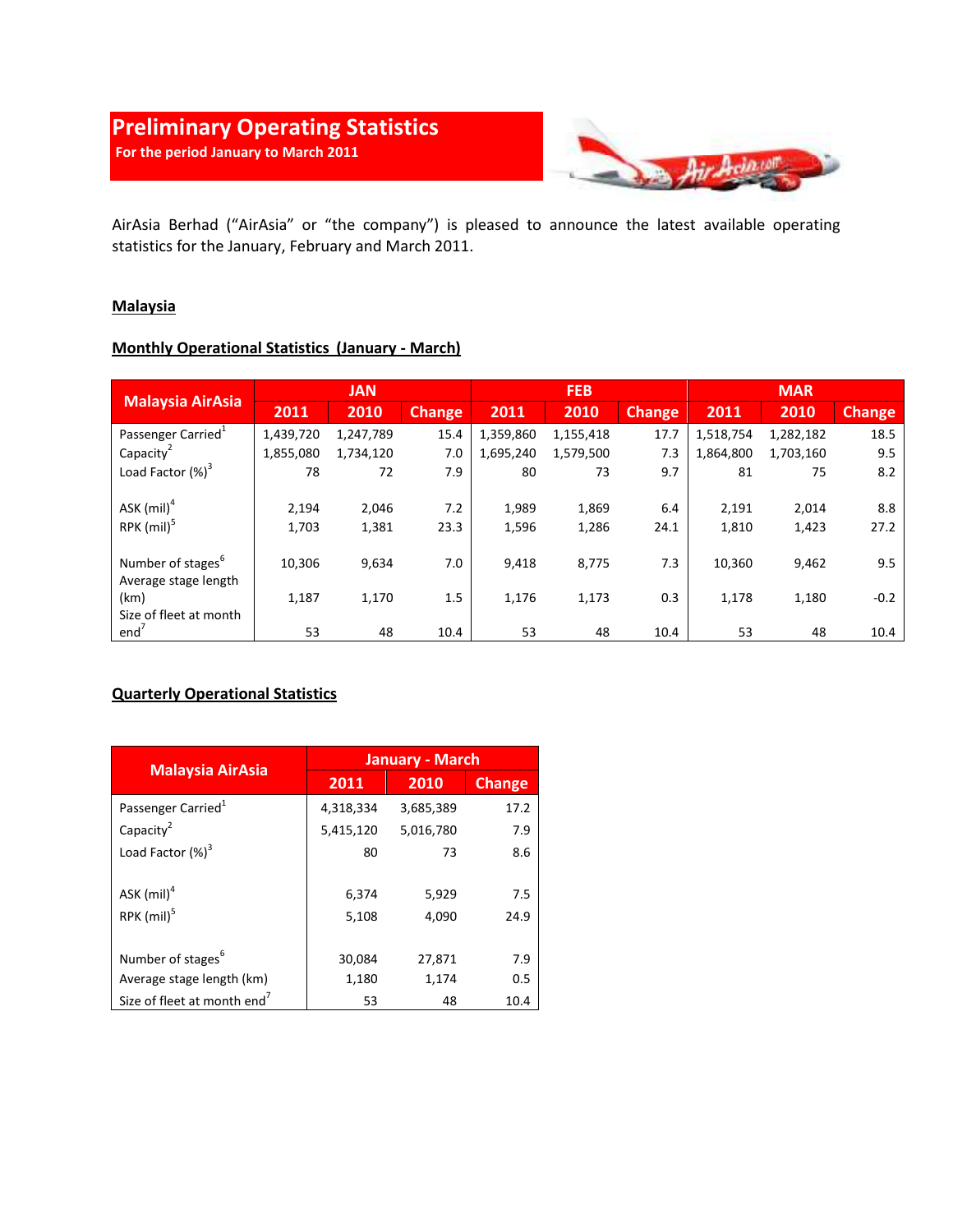## **Thailand**

## Monthly Operational Statistics (January - March)

| <b>Thai AirAsia</b>            | <b>JAN</b> |         |               | <b>FEB</b> |         |               | <b>MAR</b> |         |               |
|--------------------------------|------------|---------|---------------|------------|---------|---------------|------------|---------|---------------|
|                                | 2011       | 2010    | <b>Change</b> | 2011       | 2010    | <b>Change</b> | 2011       | 2010    | <b>Change</b> |
| Passenger Carried <sup>1</sup> | 622,069    | 511,135 | 21.7          | 589,329    | 465,203 | 26.7          | 606,087    | 504,773 | 20.1          |
| Capacity <sup>2</sup>          | 717,660    | 628,136 | 14.3          | 685,440    | 566,880 | 20.9          | 751.680    | 641,085 | 17.3          |
| Load Factor $(\%)^3$           | 87         | 81      | 6.5           | 86         | 82      | 4.8           | 81         | 79      | 2.4           |
|                                |            |         |               |            |         |               |            |         |               |
| ASK $(mil)^4$                  | 751        | 659     | 13.9          | 721        | 595     | 21.1          | 790        | 659     | 19.8          |
| $RPK$ (mil) <sup>5</sup>       | 641        | 535     | 19.8          | 616        | 483     | 27.4          | 649        | 525     | 23.7          |
|                                |            |         |               |            |         |               |            |         |               |
| Number of stages <sup>6</sup>  | 3,987      | 3,722   | 7.1           | 3,808      | 3,360   | 13.3          | 4,176      | 3,720   | 12.3          |
| Average stage length           |            |         |               |            |         |               |            |         |               |
| (km)<br>Size of fleet at month | 1,046      | 1,031   | 1.5           | 1,052      | 1,031   | 2.0           | 1,050      | 1,031   | 1.8           |
| end'                           | 20         | 20      | 0.0           | 20         | 20      | 0.0           | 20         | 20      | 0.0           |

## Quarterly Operational Statistics

| <b>Thai AirAsia</b>            | <b>January - March</b> |           |               |  |  |
|--------------------------------|------------------------|-----------|---------------|--|--|
|                                | 2011                   | 2010      | <b>Change</b> |  |  |
| Passenger Carried <sup>1</sup> | 1,817,485              | 1,481,111 | 22.7          |  |  |
| Capacity <sup>2</sup>          | 2,154,780              | 1,836,101 | 17.4          |  |  |
| Load Factor $(\%)^3$           | 84                     | 81        | 4.6           |  |  |
|                                |                        |           |               |  |  |
| ASK $(mil)^4$                  | 2,261                  | 1,914     | 18.1          |  |  |
| RPK $(mil)^5$                  | 1,906                  | 1,544     | 23.5          |  |  |
|                                | 0                      |           |               |  |  |
| Number of stages <sup>6</sup>  | 11,971                 | 10,802    | 10.8          |  |  |
| Average stage length (km)      | 1,049                  | 1,031     | 1.8           |  |  |
| Size of fleet at month end'    | 20                     | 20        |               |  |  |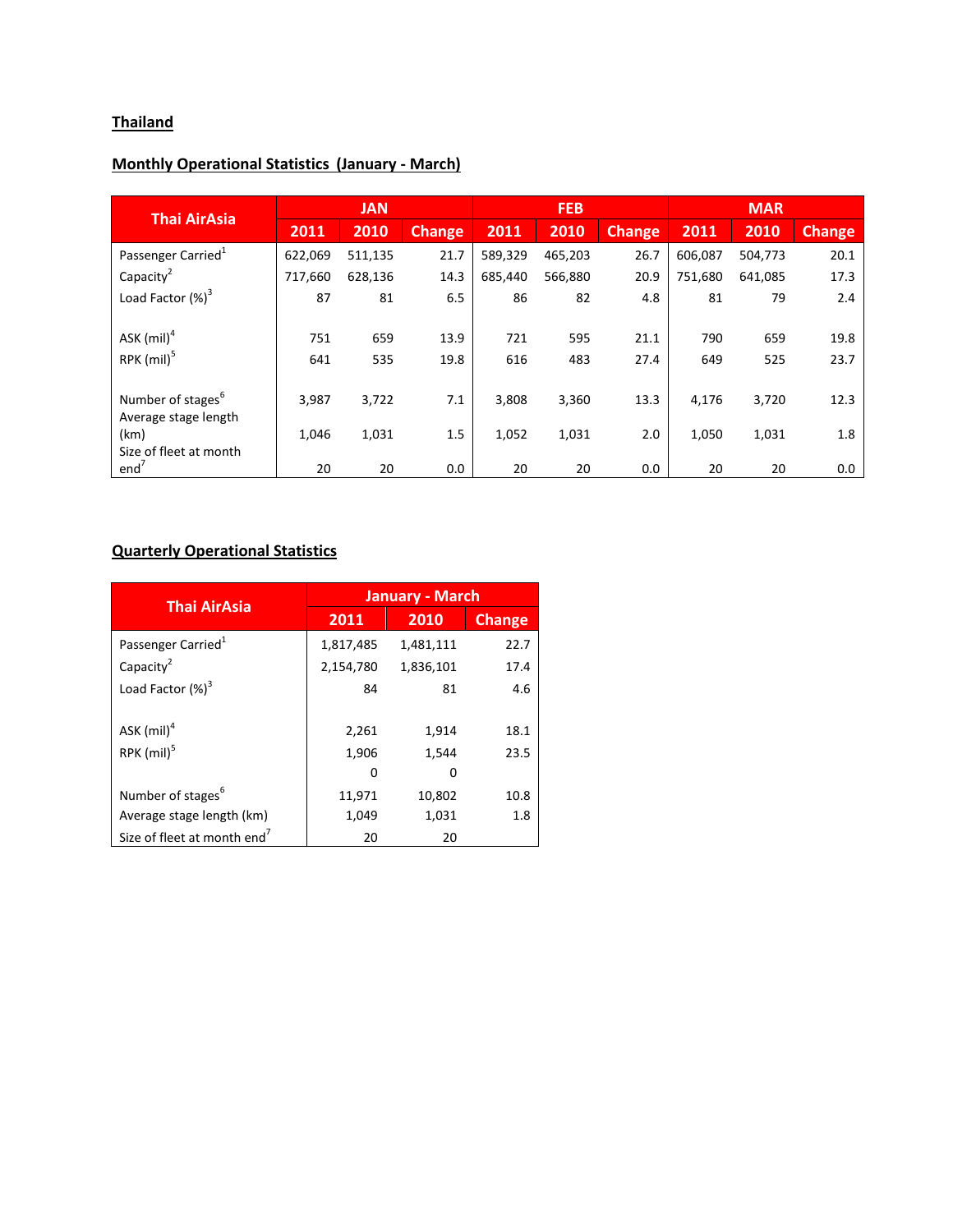## **Indonesia**

## Monthly Operational Statistics (January - March)

| <b>Indonesia AirAsia</b>       | <b>JAN</b> |         |               | <b>FEB</b> |         |               | <b>MAR</b> |         |               |
|--------------------------------|------------|---------|---------------|------------|---------|---------------|------------|---------|---------------|
|                                | 2011       | 2010    | <b>Change</b> | 2011       | 2010    | <b>Change</b> | 2011       | 2010    | <b>Change</b> |
| Passenger Carried <sup>1</sup> | 384,547    | 334,212 | 15.1          | 345,492    | 258,710 | 33.5          | 363,604    | 300,459 | 21.0          |
| Capacity <sup>2</sup>          | 479,680    | 427,292 | 12.3          | 434,928    | 382,392 | 13.7          | 473,980    | 424,808 | 11.6          |
| Load Factor $(\%)^3$           | 80         | 78      | 2.5           | 79         | 68      | 17.4          | 77         | 71      | 8.5           |
|                                |            |         |               |            |         |               |            |         |               |
| ASK (mil) <sup>4</sup>         | 681        | 545     | 25.0          | 609        | 486     | 25.4          | 662        | 538     | 23.2          |
| $RPK$ (mil) <sup>5</sup>       | 537        | 423     | 27.0          | 472        | 334     | 41.3          | 503        | 379     | 32.7          |
|                                |            |         |               |            |         |               |            |         |               |
| Number of stages <sup>o</sup>  | 2,736      | 2,531   | 8.1           | 2,476      | 2,214   | 11.8          | 2,699      | 2,468   | 9.4           |
| Average stage length (km)      | 1,418      | 1,268   | 11.8          | 1,403      | 1,272   | 10.3          | 1,398      | 1,266   | 10.4          |
| Size of fleet at month end'    | 18         | 16      | 12.5          | 20         | 16      | 25.0          | 20         | 15      | 33.3          |

#### Quarterly Operational Statistics

| <b>Indonesia AirAsia</b>                | <b>January - March</b> |           |               |  |  |
|-----------------------------------------|------------------------|-----------|---------------|--|--|
|                                         | 2011                   | 2010      | <b>Change</b> |  |  |
| Passenger Carried <sup>1</sup>          | 1,093,643              | 893,381   | 22.4          |  |  |
| Capacity <sup>2</sup>                   | 1,388,588              | 1,234,492 | 12.5          |  |  |
| Load Factor (%) <sup>3</sup>            | 79                     | 72        | 8.8           |  |  |
|                                         |                        |           |               |  |  |
| ASK $(mil)^4$                           | 1,953                  | 1,569     | 24.5          |  |  |
| RPK (mil) <sup>5</sup>                  | 1,511                  | 1,136     | 33.1          |  |  |
|                                         |                        |           |               |  |  |
| Number of stages <sup>6</sup>           | 7,911                  | 7,213     | 9.7           |  |  |
| Average stage length (km)               | 1,406                  | 1,269     | 10.9          |  |  |
| Size of fleet at month end <sup>7</sup> | 20                     | 15        | 33.3          |  |  |